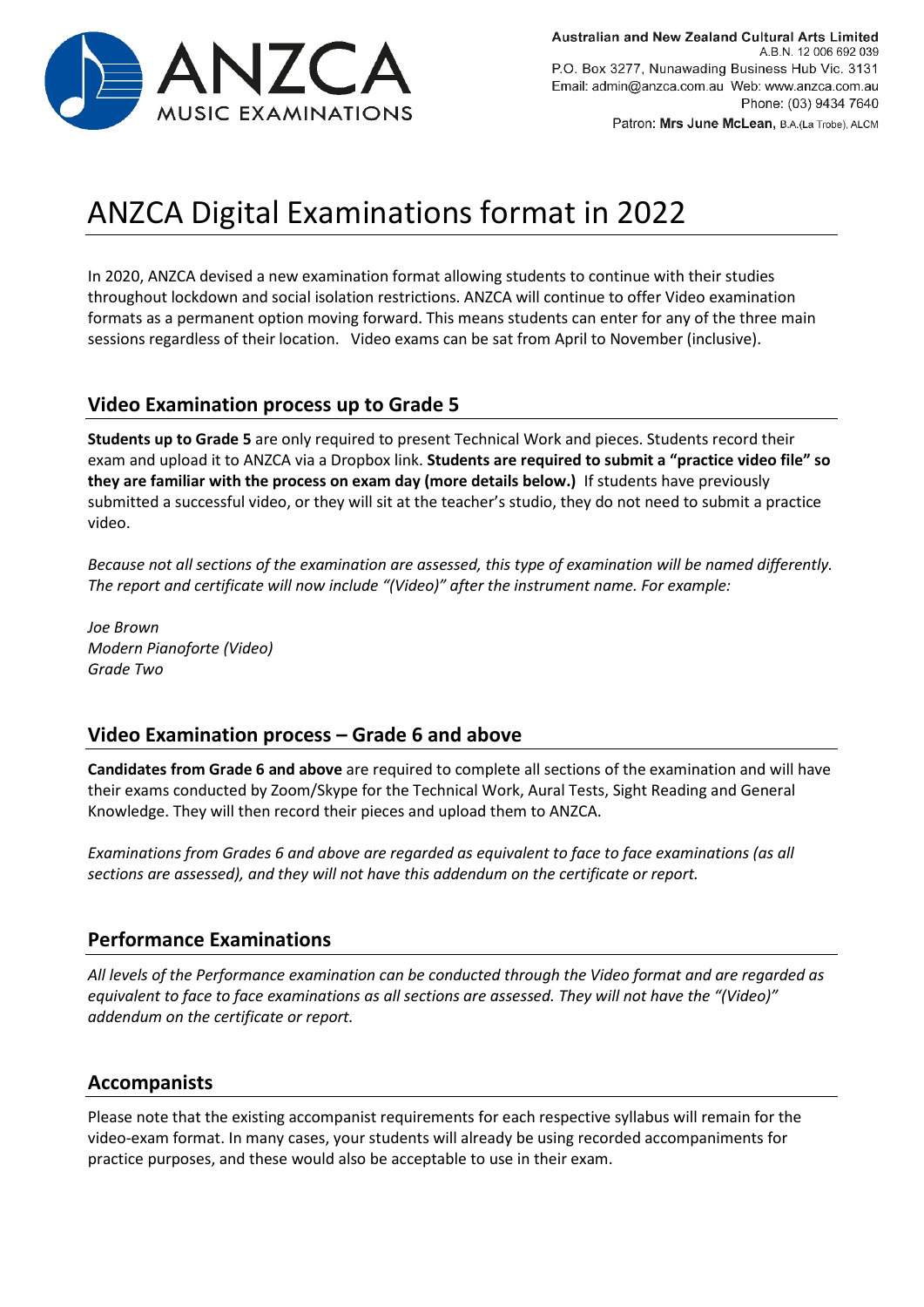

## **Here's a brief overview of the Video Examination process:**

- 1. Student records their performance either at home or at the teacher's studio, on a mobile phone or video camera.
- 2. The teacher or parent can be present during the exam for the following purpose only: *to ask the student the technical work and to introduce each piece.* Coaching is not permitted under any circumstance.
- 3. A printer or iPad/tablet is required to retrieve the Tech Work, which is emailed before the start time.
- 4. The student uploads the file to ANZCA immediately after completing the exam from the link provided in the Tech Work email.

## **Video Examination format**

- Students record their examination at home or at the teacher's studio on a mobile phone, tablet or on a video camera. Mobile phone quality will be more than adequate for the task.
- It's recommended that the video quality be set to 480p or 720p. Please do not choose 1080p or 4k recording, as the file size will be too large for easy upload. The best rule is to choose the lowest video quality setting **from at least 480p**. Audio quality should not be affected by the choice of video quality.
- Students from **Preparatory to Grade 3** present Technical Work & 3 pieces ONLY:
	- o Each section is worth 25%.
	- o There is no other requirement General Knowledge, Sight Reading and Aural Tests will not be assessed this year.
- Students from **Grade 4 to Grade 5** present Technical Work & 4 pieces ONLY:
	- o Each section is worth 20%.
	- o There is no other requirement. General Knowledge, Sight Reading and Aural Tests will not be assessed this year.
- Candidates from **Grade 6 and above** will have their exams conducted by Zoom/Skype for the Technical Work, Aural Tests, Sight Reading and General Knowledge. They will then record their pieces and upload to ANZCA.

## **Exam Process**

• Technical work is emailed to the teacher and the student (both) 15 minutes before the examination time. This email will also contain the upload link to return the video file. Technical Work must be printed (or be available on an iPad or tablet) and ready for the student to commence at the scheduled time.

#### **Please note: only videos recorded in a single take will be assessed.**

There can be no "cuts" in the video; it must be continuous from the start of technical work until the end of the final piece. Do not re-start a video exam or you may miss the upload deadline.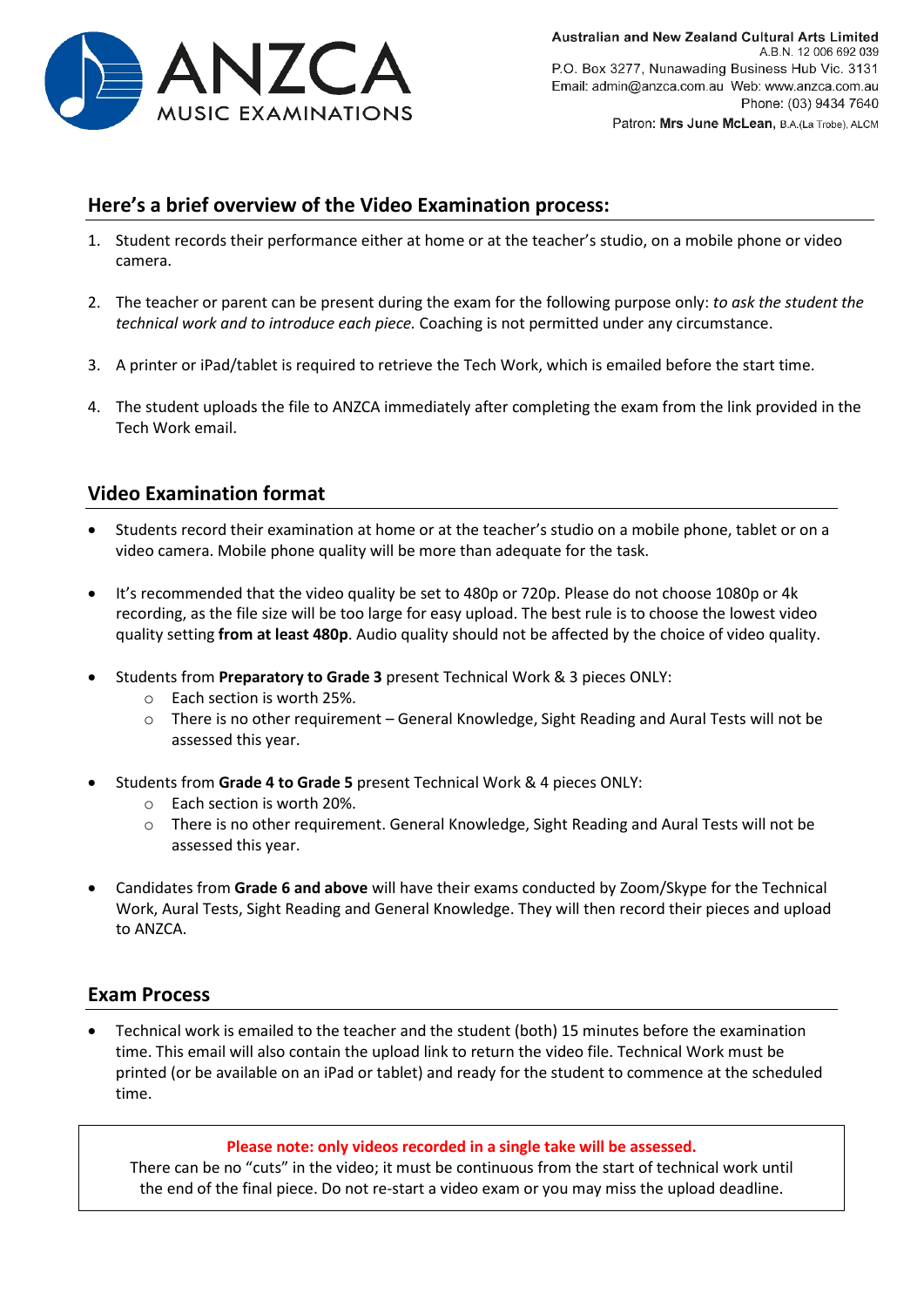

- Students are encouraged not to rush between sections and can take up to 30 seconds between pieces to mentally prepare for the next piece.
- The student's name **and grade** and their teacher's name must be clearly stated at the start of the video.
- Technical work instructions will be simple and clear and given on a single page. For example:
	- o C Major two octaves RIGHT HAND
	- o G Major two octaves HANDS TOGETHER

*Remember a teacher or parent is permitted to ask the Technical Work and this may be preferred to ensure that this section isn't rushed.* 

• Students are encouraged to take a few breaths between scales. There is no need to rush.

## **Practice Videos**

If students are sitting their examination in the teachers' studio, only one practice video (per instrument) is required. The practice video need only contain one piece and the remainder can be anything at all (e.g. a blank wall). We will then advise you on camera angle, file size, sound quality and any other relevant matter.

If students are sitting their exam in their own home – they must submit their own practice video.

Teachers and students who submitted a successful practice video in 2020 do not need to submit a practice video in 2021 if the examination is being conducted in the same location.

## **Camera Angles**

**The camera must be place the camera on a stable surface – not hand held.** The required set up/angle for different instruments is shown below:











- **1. PIANO STUDENTS:** Note that the pedal / feet and keyboard are clearly visible
- **2. SINGING STUDENTS:** Select the angle from the front and from the hips up. **Also use this position for: VIOLIN, WIND & BRASS STUDENTS**
- **3. GUITAR STUDENTS:** This is the required angle
- **4. DRUM STUDENTS:** This is the best position